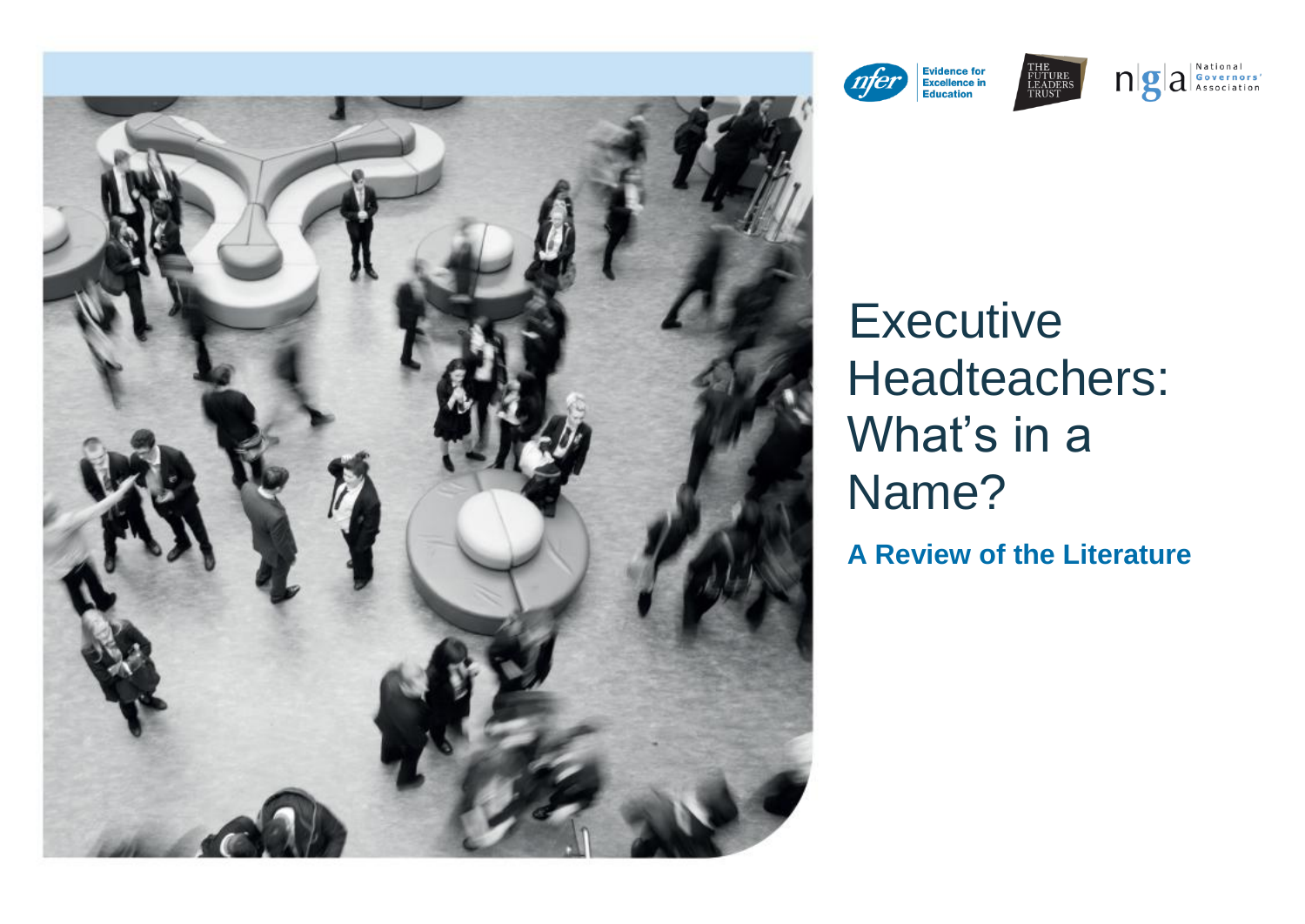# **Contents**

| $\mathbf{1}$    |  |  |
|-----------------|--|--|
| $\overline{2}$  |  |  |
| 3 <sup>1</sup>  |  |  |
| $\overline{4}$  |  |  |
| $5\phantom{.0}$ |  |  |
| $6\phantom{1}6$ |  |  |
| $\overline{7}$  |  |  |
| 8               |  |  |
| 9               |  |  |
|                 |  |  |
|                 |  |  |
|                 |  |  |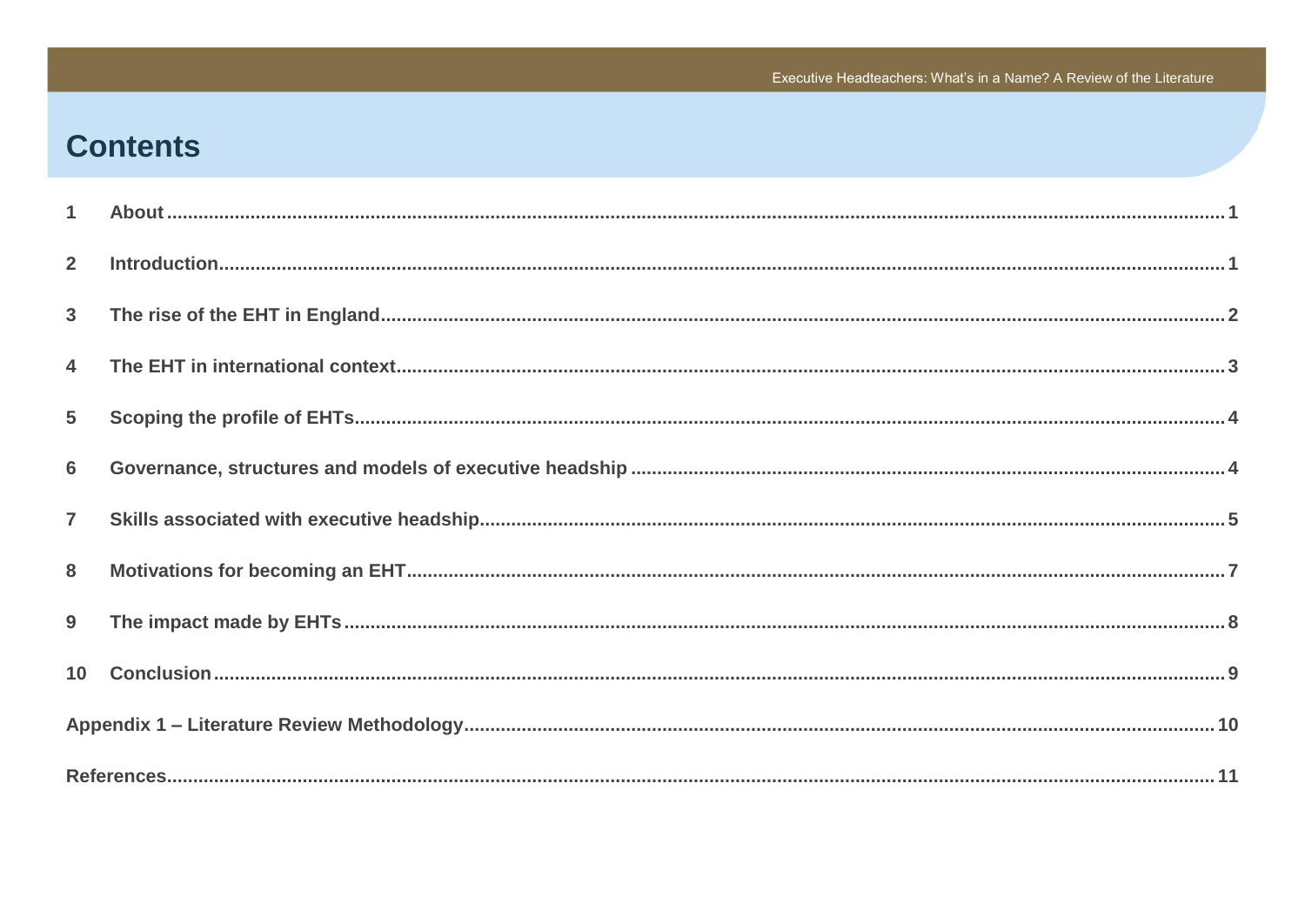# **Acknowledgements**

The authors would like to thank all the participants who contributed to this research. We are particularly grateful to the executive headteachers, heads of school and other senior leaders, and members of school governing boards who took part in case study interviews to share their experiences of the executive headteacher role. We would also like to thank the Department for Education for providing access to School Workforce Census data which enabled analysis of the executive headteacher profile. We would like to express sincere thanks to the members of the National Foundation for Educational Research (NFER), the National Governors' Association (NGA) and The Future Leaders Trust (TFLT) teams including: Daniele Bernardinelli, Ben Durbin, Jennie Harland, Pippa Lord, Jane Parrack, Margaret Parfitt, Alison Riley, Julie Thompson, Karen Wespieser and Carole Willis (NFER); Ellie Cotgrave, Tom Fellows and Emma Knights (NGA); Hannah Barnett, Matthew Crowder, Julia Lewis, Evan Odell, Jacqueline Russell, Katy Theobald, and Rosaria Votta (TFLT). Many thanks also to Helen Crawley for the design work on the reports.

#### **How to cite this publication:**

Fellows, T. and Odell, E. (2016). *Executive Headteachers: What's in a Name? A Review of the Literature*. Birmingham and London: NGA and TFLT.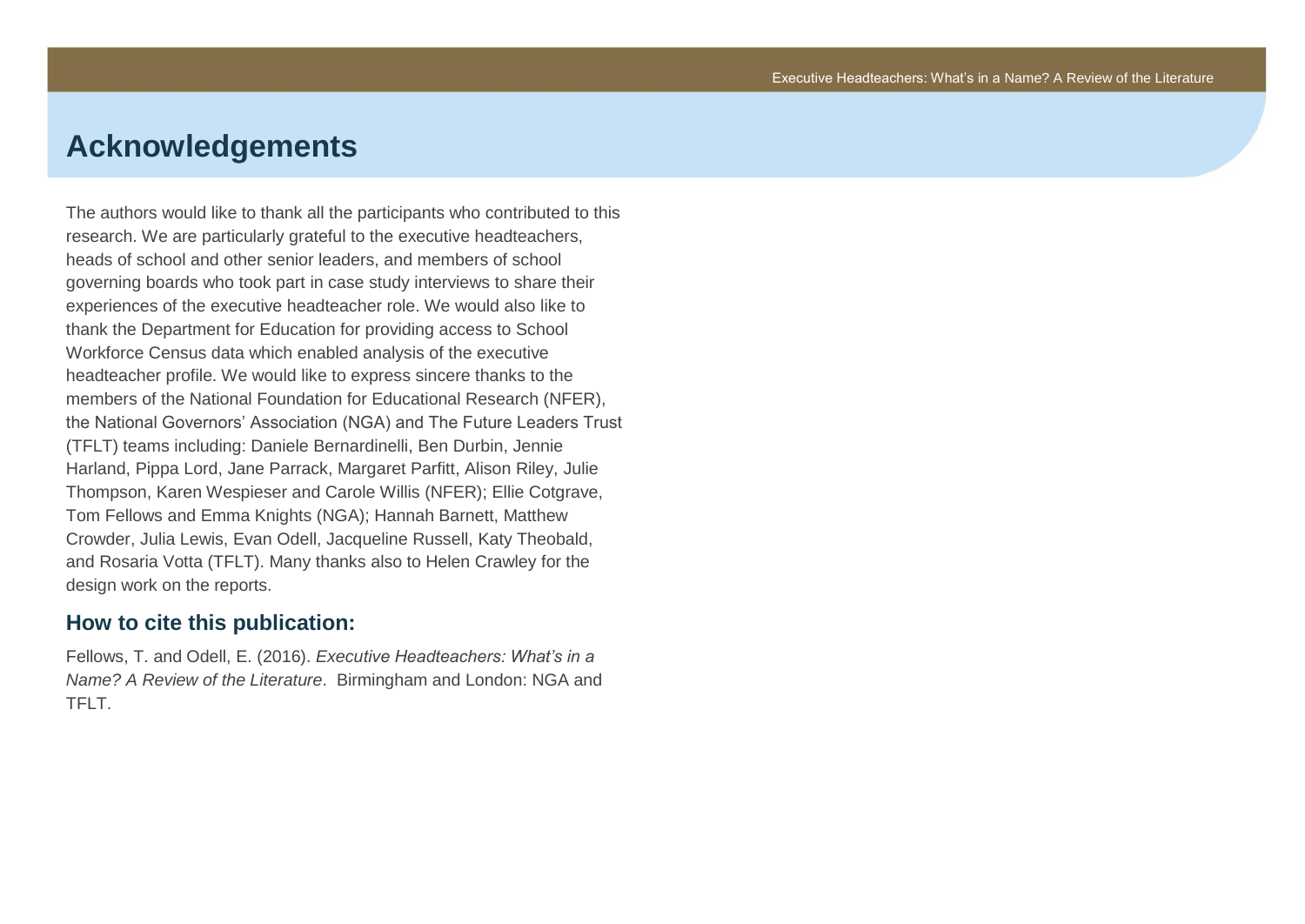## <span id="page-3-0"></span>**1 About**

This literature review aims to encapsulate existing research on the executive headteacher (EHT) position in England, building on the work of Fellows (2016). It covers three main areas: the history of EHTs in England; the skills, qualities and motivations identified in EHTs by existing literature; and the governance and school structures associated with EHTs. The review also aims to place the English EHT in an international context by identifying similar executive leadership positions in decentralised and semi-decentralised education systems in other countries.

## <span id="page-3-1"></span>**2 Introduction**

EHTs are often defined as any headteacher with oversight of more than one school (Chapman *et al*., 2008; Harris *et al*., 2006; Hummerstone 2012; NCSL 2010). This means that an EHT either:

- 1. becomes the substantive headteacher of more than one school
- 2. remains the substantive headteacher of his or her current school whilst becoming the strategic leader of one or more other schools, or
- 3. has no substantive headship in any school but remains the strategic leader of a chain, federation or collaboration of schools

(Fellows, 2016).

Despite this, there are many cases where headteachers of one school have gone by the title of EHT. Indeed, the National College for School Leadership (NCSL, 2010), Fellows (2016) and Hummerstone (2012) each found at least one example of an EHT operating in a single school only. Hummerstone (2012) stated that an EHT may be employed in a single school where the school needs a more 'outward-facing' leader; either from a local, a national, an international or a business perspective. On the other hand, there have also been examples of leaders of two or more schools going by the title of headteacher or chief executive officer (CEO) (Hummerstone, 2012; Fellows 2016; NCSL, 2010). The NCSL found that, in 2010, 28 per cent of leaders of more than one school went by the title of 'headteacher' rather than EHT.

This has led to there being no clear consensus amongst educational professionals or academics on what the roles, responsibilities and deployment of EHTs should look like. This ambiguity has attracted criticism from various groups across the education sector. The School Teachers Review Body (STRB) and the National Governors' Association (NGA) have raised concerns surrounding the legal status of EHTs and the varying contexts in which they are employed. In 2013, the NGA outlined that:

*The NGA accepts that given the changing landscape and variety of different models that have emerged, finding a single description that encompasses all arrangements would be difficult, but it should surely be possible to include some core responsibilities that an 'executive head' must be carrying out to qualify as an executive head* (NGA, 2013).

The STRB concurred with the NGA's view in its *Twenty Third Report* (2014) stating that there 'is no precise definition of what the role entails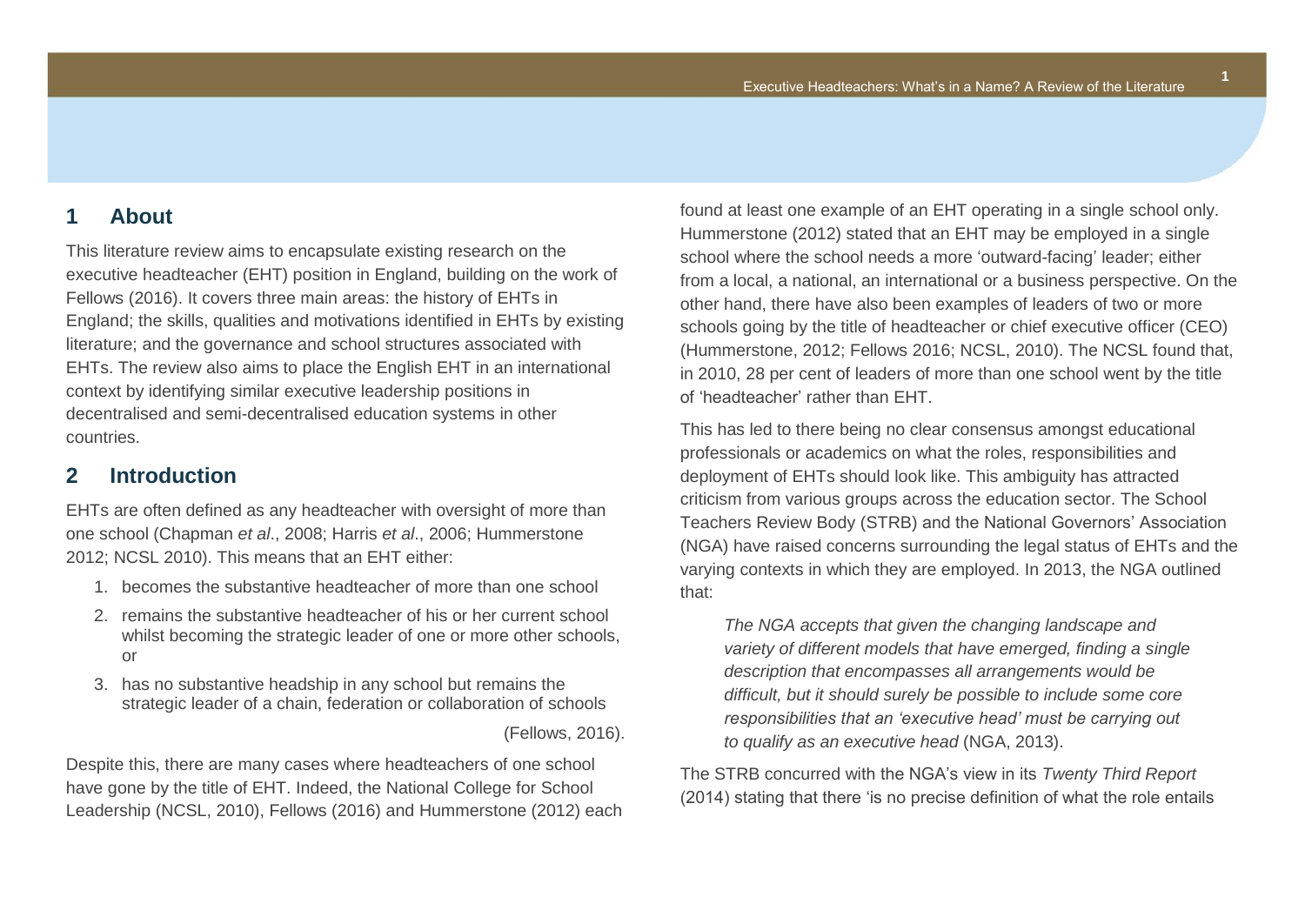and the variety of structures under such leadership are often driven by specific local circumstances'.

This lack of clarity around the role of the EHT is largely driven by three factors. Firstly, unlike the term 'headteacher', which is defined under Section 35 and 36 of the Education Act 2002, there is no legal definition of what an EHT is or what they should do. This has left the door open to a sector-led interpretation of what the role entails which, whilst being a practical development, has subsequently created multiple interpretations of what an EHT looks like. Secondly, until 2010 the literature on the role had generally provided only 'a partial account of developments on the ground' and had, for the most part, been 'descriptive rather than analytic' (Chapman *et al.*, 2008). It was not until the NCSL produced its landmark report, *Executive Heads* (2010), that any substantial data was collected and analysed on the role and deployment of EHTs across England.

Thirdly, the research on the role is now somewhat outdated, particularly in light of major/substantial changes to structural and managerial arrangements in schools over the past 16 years. The 2010 NCSL report was the last substantial study on EHTs, with two small follow-up pieces published two years later (Blackburn, 2012; Hummerstone, 2012).

#### <span id="page-4-0"></span>**3 The rise of the EHT in England**

The significant and frequent changes in English education since the passage of the Education Reform Act 1988 have resulted in a landscape of governance and accountability that remains poorly understood (Chapman, 2013). There are, however, particular identifiable trends that can be associated with the creation and growth of EHT positions.

According to a parliamentary review, the term 'executive headteacher' first came into being in 2004 and, by 2010, there were 450 across England (NCSL, 2010). Nevertheless, the idea of headteachers having oversight of more than one school has been on the policy agenda since 1997. As part of the *Fresh Start* initiative, New Labour announced that outstanding headteachers would be allowed to run two schools in order to allow a 'less successful school … to stand on its own two feet again' (Blair, 1997). This initiative was, nevertheless, always intended to be temporary and was not successfully implemented (Araujo, 2009). Although there are still many examples of EHTs being employed temporarily to improve education in an underperforming school, large numbers of EHTs are now employed on a permanent basis to oversee a group of schools.

In many ways the rise of the modern EHT in England is part of wider managerial, governance and structural changes over the past two decades. As well as making provisions for academies, the Education Act 2002 allowed schools to form formal groups; either as federations or multi-academy trusts (MATs). This made it more practical for governing boards to create shared leadership arrangements across multiple schools. Indeed, headteachers interviewed by Barrett-Baxendale and Burton (2009) predicted their future responsibilities would 'be that of a senior agent in a federation of schools'. Following the introduction of the Academies Act 2010, which made it easier for maintained schools to convert to academy status, significant numbers of schools chose to 'academise'. Figures from the Department for Education as of May 2016 show that there are now 5302 academies in England; 1606 of which are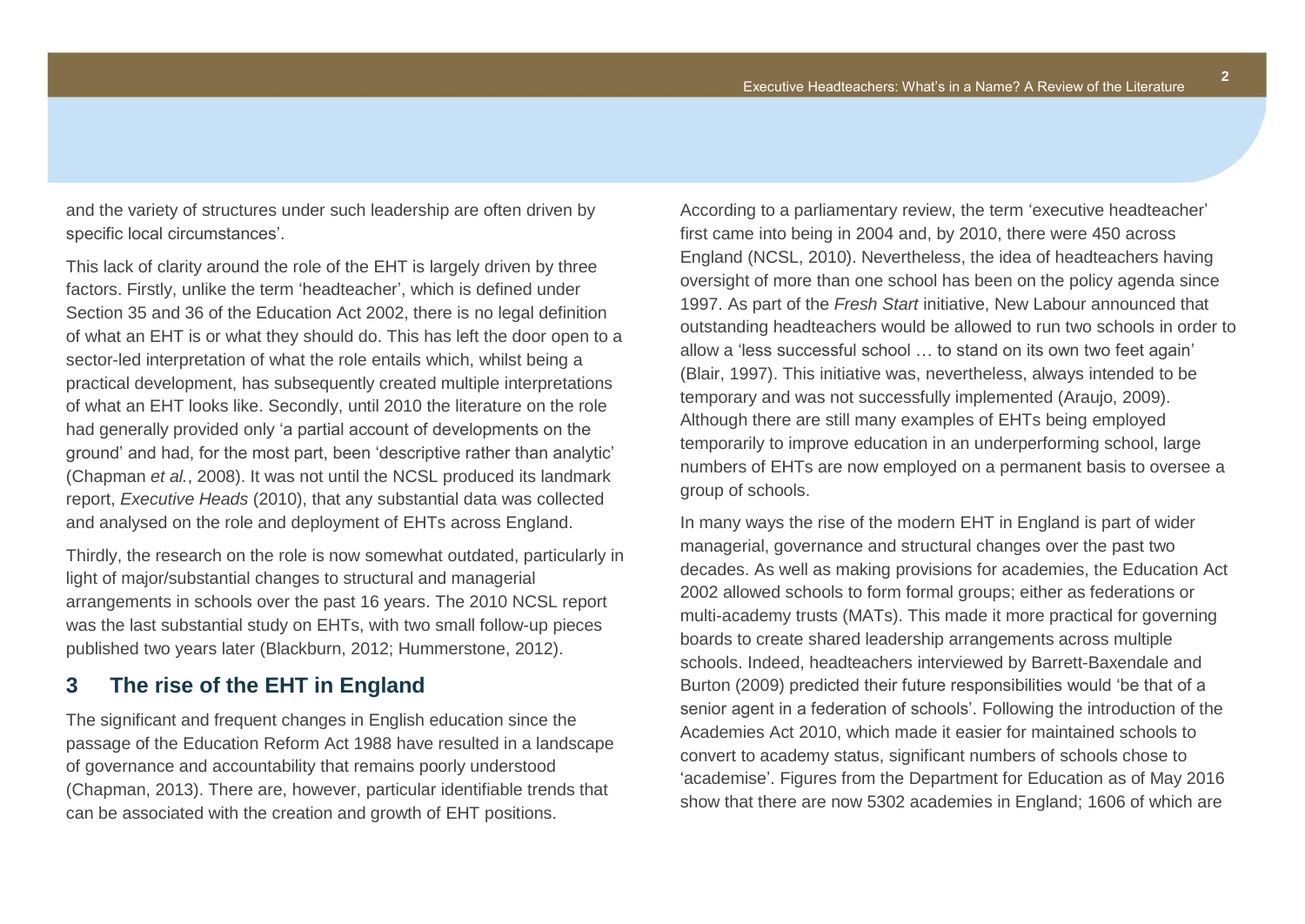'sponsored', meaning that they are more likely to be part of a MAT (DfE, 2016).

The rise of the EHT can be attributed to this changing educational landscape. Howarth (2015) found that some governing boards of federations appointed an EHT in order to implement a shared vision, and have consistent leadership, across the group. There is also far more of an emphasis on educational leadership as the most vital element of education improvement in popular and academic discourse (Chapman, 2013, citing Payne, 2008).

The EHT role may also support the increased use of managerial accountability mechanisms in the public sector, which replace or supplement political and collegial accountability mechanisms (Mattei, 2007; Møller, 2009). The declining role of local education authorities (LEAs) in English schools, and the greater autonomy of school leaders has also likely contributed to their emergence. English secondary schools are amongst the most autonomous in the OECD (2012) and the EHT, as part of the administrative structures of many MATs and federations, has the potential to pick up some of the administrative 'slack' left by the diminished LEA. This is in addition to providing oversight and ensuring that schools remain accountable to someone.

## <span id="page-5-0"></span>**4 The EHT in international context**

While the EHT title is unique to the UK, similar roles exist in the education sector of other industrialised countries and are by no means new. As early as 1966, Campbell (1966) called for American school superintendents to be an 'educational purposer, organizational designer,

resource politician', a job description remarkably similar to that of a twenty-first century EHT as found by Fellows (2016) above. Other positions similar to EHTs found by Fellows (2016) are identifiable in public school systems around the world, where senior administrators in a 'supraschool' or 'inter-school' hold similar responsibilities to those of EHTs, including ensuring accountability and consistency across schools; engaging with local communities; and managing budgets, school properties and human resources.

Large American charter school networks, such as the Knowledge is Power Programme (KIPP, 2016) are organised into regional groups of schools, overseen by a local superintendent or executive director, whilst smaller charter school networks have a similar structure to a small or medium-sized English MAT (Altman, 2016, personal communication). The Flemish *Scholengemeenschappen* networks of schools are overseen by a network coordinator, typically a former principal of one of the schools in the network (Feys and Devos, 2015). In the Dutch school system secondary schools can have 'Cluster Directors', who are responsible for a small group of schools (Bal and de Jong, 2007). Large school boards in the Canadian province of Ontario, such as the Peel District School Board (2016) or the Toronto District School Board (2016), employ superintendents, who oversee groups of three to six secondary schools and their feeder primary schools. Superintendents are accountable to locally elected trustees and the provincially appointed director of education that leads each school board. Valli *et al*. (2016) identified 'site coordinators' responsible for managing relationships between a school or schools and the local community. In the countries discussed above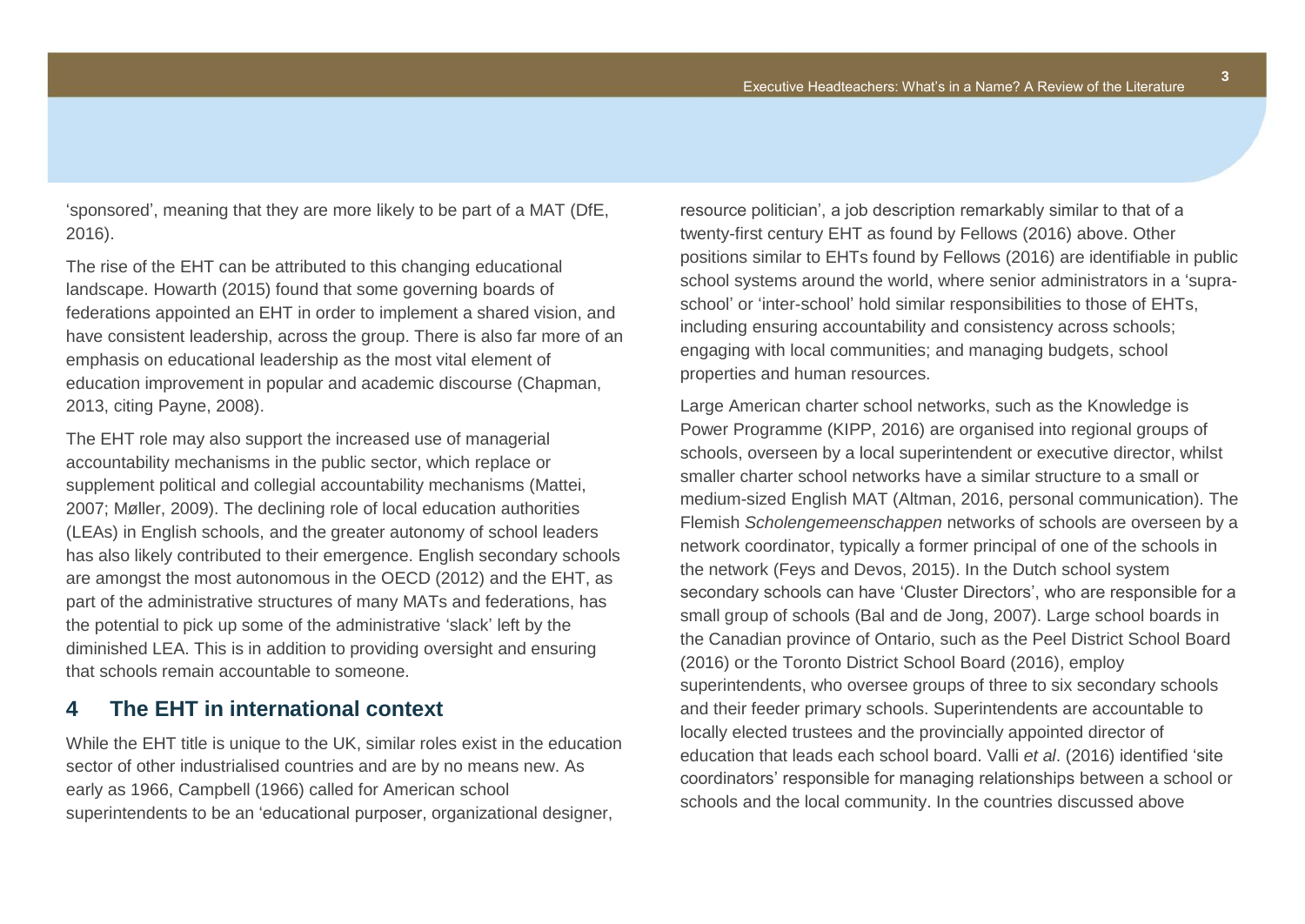**4**

education is relatively decentralised, while in more centralised systems, such as France (Cole, 2001; Daun, 2011; Daun and Siminou, 2005), it is difficult to identify roles analogous to that of an EHT.

#### <span id="page-6-0"></span>**5 Scoping the profile of EHTs**

Unfortunately, there have been few attempts to scope the profile of EHTs in England. Official statistics on the prevalence of EHTs can be found in the Schools Workforce Census (SWC) and Edubase, yet these have not been utilised for this purpose over the past few years.

A small scale scoping exercise, conducted by the recently established National Executive Headteachers Network, did find that the 'typical profile of an executive headteacher' is a 'professional aged 46 to 60, with 30 years of teaching experience and ten years of prior headship experience' (Aubrey-Smith, 2015). Aside from this, the only major attempt to scope the profile of EHTs in England was conducted in 2010. NCSL's (2010) *Executive Heads* report was based on a desktop review, a survey of 345 EHTs, and face-to-face interviews with EHTs, governors and stakeholders. All of the EHTs surveyed by the NCSL had qualified teacher status (QTS), but only 15 per cent had previously held an executive headship before taking up their post. The survey found that most EHTs were over 50 years old, with only a third aged between 25 and 55; the largest proportion of EHTs were aged between 56 and 60. Only 13 per cent of EHTs had been appointed through an advertised recruitment process with most being approached directly, either by the employing schools or the local authority.

The NCSL research also found that the majority of EHTs operated in primary schools (64 per cent), with only 23 per cent being responsible for a secondary school. In addition, most of the EHTs surveyed oversaw either two primaries (37 per cent) or a combination of nursery and primary schools (35 per cent). A small minority of the EHTs surveyed oversaw two secondaries (16 per cent) or another type of combination, such as a cross-phase collaboration (eight per cent). The survey also found that EHTs were responsible for anything between 54 and 3300 pupils. For EHTs who oversaw more than one secondary, this figure was between 294 and 3300 pupils (with a median of 1780 pupils). However, for primary EHTs, who made up the bulk of the respondents, the number of pupils under their remit ranged from 54 to 1330 (with a median of only 274 pupils).The NCSL did not report on the gender profile of EHTs.

#### <span id="page-6-1"></span>**6 Governance, structures and models of executive headship**

As much of the literature on EHTs was written prior to the Academies Act 2010, there is little research on how EHTs work within MATs. Indeed, the NCSL report (2010) only briefly discussed MATs as an emerging trend in EHT structures and, from its survey, the NCSL did not find any EHTs operating in MATs. Figure 1 shows the EHT structures that the NCSL did identify in 2010 from 345 EHTs.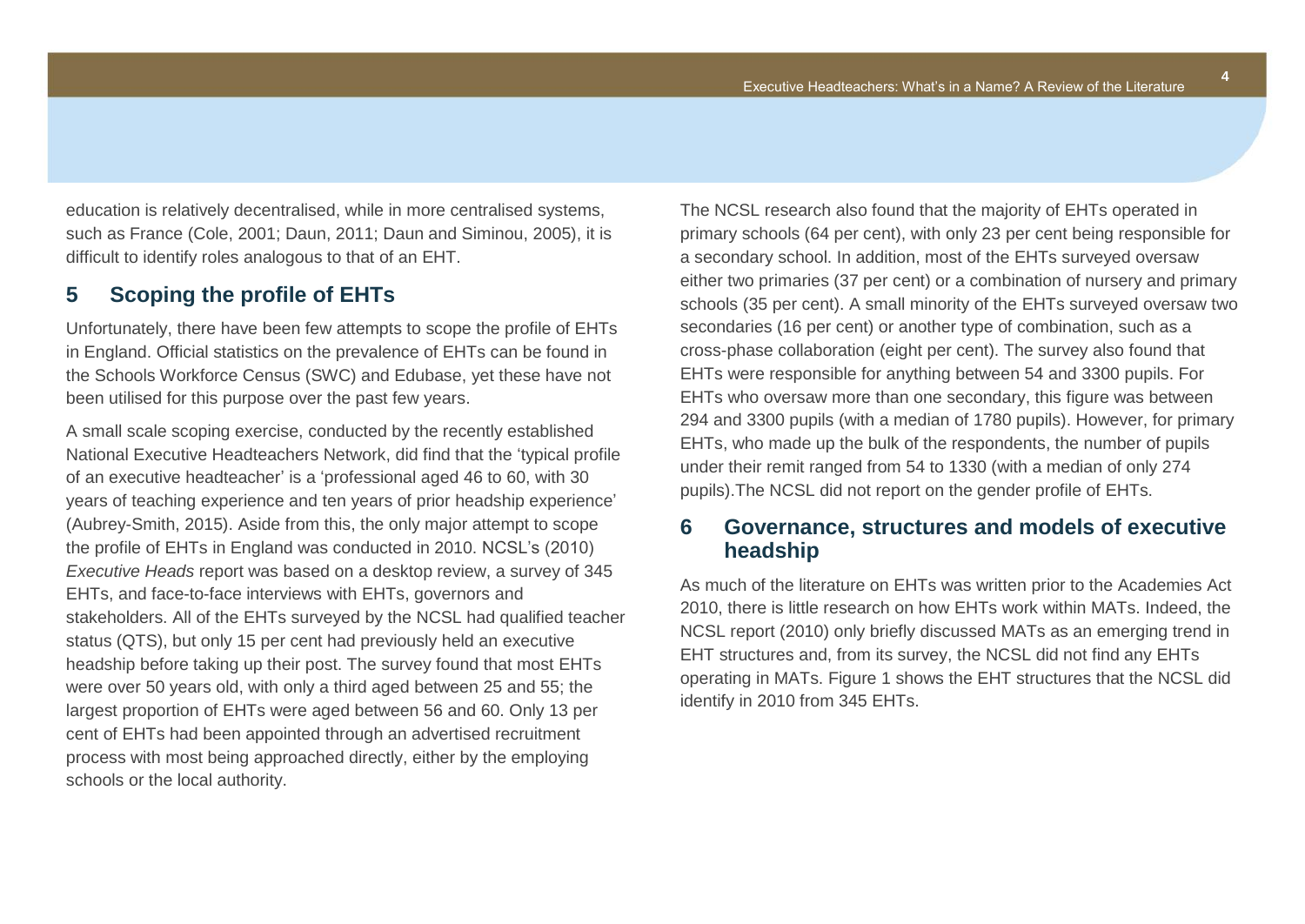#### **Figure 1. Structures under an EHT model in 2010**

- Collaboration/partnership with each school having its own governing board (36.5%)
- Federation with one governing board for all schools (31.3%)
- Executive head performing an interim role (17.4%)
- Informal School Structure (3.2%)
- Not stated (10.4%)
- Other (1.2%)



#### *Source: NCSL, 2010.*

The NCSL (2010) report also found that 90 per cent of EHTs operated in two schools, with only ten per cent operating in three or more. Therefore, it did not account for the complex executive management structures and division of responsibilities that often exist in large groups of schools. In particular, there is limited discussion of the relationship between EHTs, chief executives and executive directors. This is no doubt due to the fact that these structures were still emerging at the time the NCSL (2010) report was published.

The current literature does, however, provide an insight into the relationship between the EHT and the governing board. Fellows (2016) and the NCSL (2010) found examples of EHTs being held to account by both standalone and multiple governing boards, with some EHTs signing multiple employment contracts and having duplicated performance management arrangements. In MATs and federations, the trustees and governors are free to decide their own schemes of delegation (National College for Teaching and Leadership, 2014a, 2014b) and 'if governors, trustees or members do not understand what to expect from an EHT they cannot be expected to delegate responsibility across their schools effectively' (Fellows, 2016). The recent financial notice to improve from the Education Funding Agency (EFA) to Perry Beeches Academy Trust is a clear, if extreme, example of how poor governance and misunderstanding of the EHT role can have serious consequences, with the Trust employing the same person as both the EHT and the chief executive (EFA, 2016). Anxiety around forming formal structures can also prevent governing boards engaging positively with EHTs. A survey conducted by Barnes (2006) found that governing boards of schools forming or joining a group can often be sceptical of an EHT's intentions due a lack of understanding about what the role entails.

#### <span id="page-7-0"></span>**7 Skills associated with executive headship**

One of the most widely covered topics in the literature on executive headship concerns the skills required to be an EHT. The NGA's *What Makes a Headteacher 'Executive'?* (Fellows, 2016) provides a useful overview. In brief, the literature identifies five key skillsets and qualities as integral to the role of EHTs: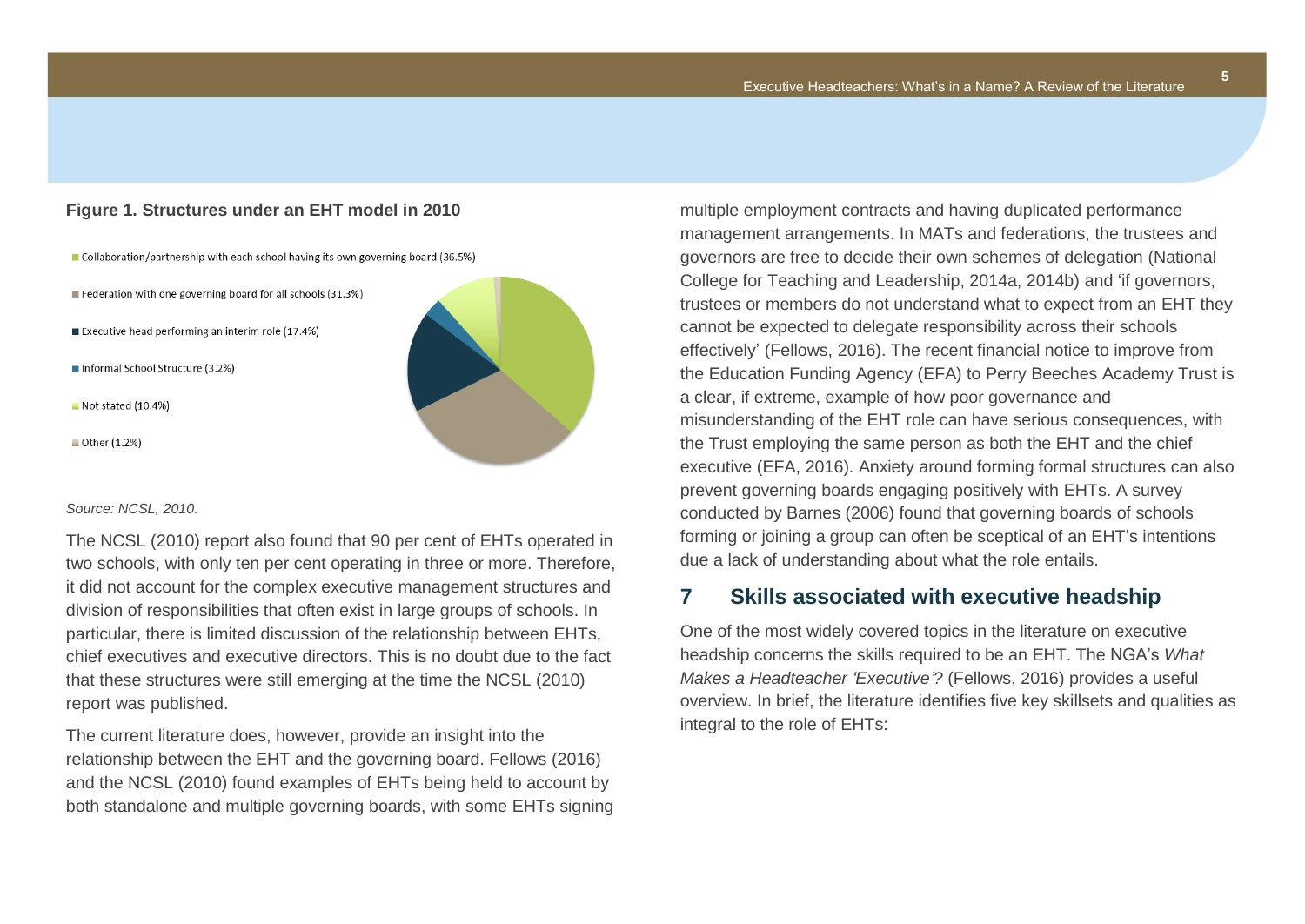**6**

#### **Table 1. Breakdown of the Skills Associated with an EHT**

| (Chapman et al., 2011; Harris et<br>al., 2006; Hummerstone, 2012;                                            |
|--------------------------------------------------------------------------------------------------------------|
| NCSL, 2010).                                                                                                 |
| A strong moral purpose<br>(Barnes, 2006; Chapman et al.,<br>2011; Harris et al., 2006;<br>Hummerstone, 2012) |
|                                                                                                              |
|                                                                                                              |

*Source: Fellows, 2016.*

Executive headteachers are generally perceived to be less involved with operational management in their schools and must therefore have the ability to step away from the day-to-day (NCSL, 2010; Hummerstone, 2012); focusing instead on school performance and planning from a 'whole school' perspective (Harris *et al.*, 2006). Consequently, EHTs must also have a clear vision and show their ability to work well with governors (NCSL, 2010; Hummerstone, 2012). The literature emphasises the need for EHTs to 'shape direction' (Harris *et al.*, 2006), 'secure moral purpose', to bring about swift changes, and to increase the capacity of the leadership within their schools (Harris *et al.*, 2006; Hummerstone, 2012; NCSL, 2010).

The literature also discusses the need for EHTs to be 'even handed' with the schools under their control and have the skills to understand complex systems and trends across their organisation (NCSL, 2010; Hummerstone, 2012). The NCSL (2010) note it as a strength when EHTs are able to get the balance right between creating consistency across an organisation and accepting that schools have their differences.

Executive headteachers are also perceived to have a role in building relationships with stakeholders. They must have good interpersonal skills, demonstrating an ability to communicate well and build partnerships through the use of their 'entrepreneurial and political' acumen (Hummerstone, 2012; NCSL, 2010). In addition, the literature emphasises that EHTs must be resilient, mature and have the ability to be 'optimistic, uncompromising and put faith in others' (Barnes, 2006). Finally, Hummerstone (2012) also states that EHTs must show 'mature behaviours of self-worth, patience and genuine humility'.

As the NCSL (2010) outline, however, EHTs are often employed by schools (or groups of schools) under a range of different circumstances. Indeed, the report outlines that EHTs can be appointed because:

- *a school is failing or underperforming*
- *a school has failed to recruit a head or is at risk of closure unless it teams up with another school(s)*
- *schools in a locality or town want to adopt a broad-based multiagency approach to education and child development*
- *schools decide to form a partnership or federation focused on improving teaching and learning through shared professional and curriculum development*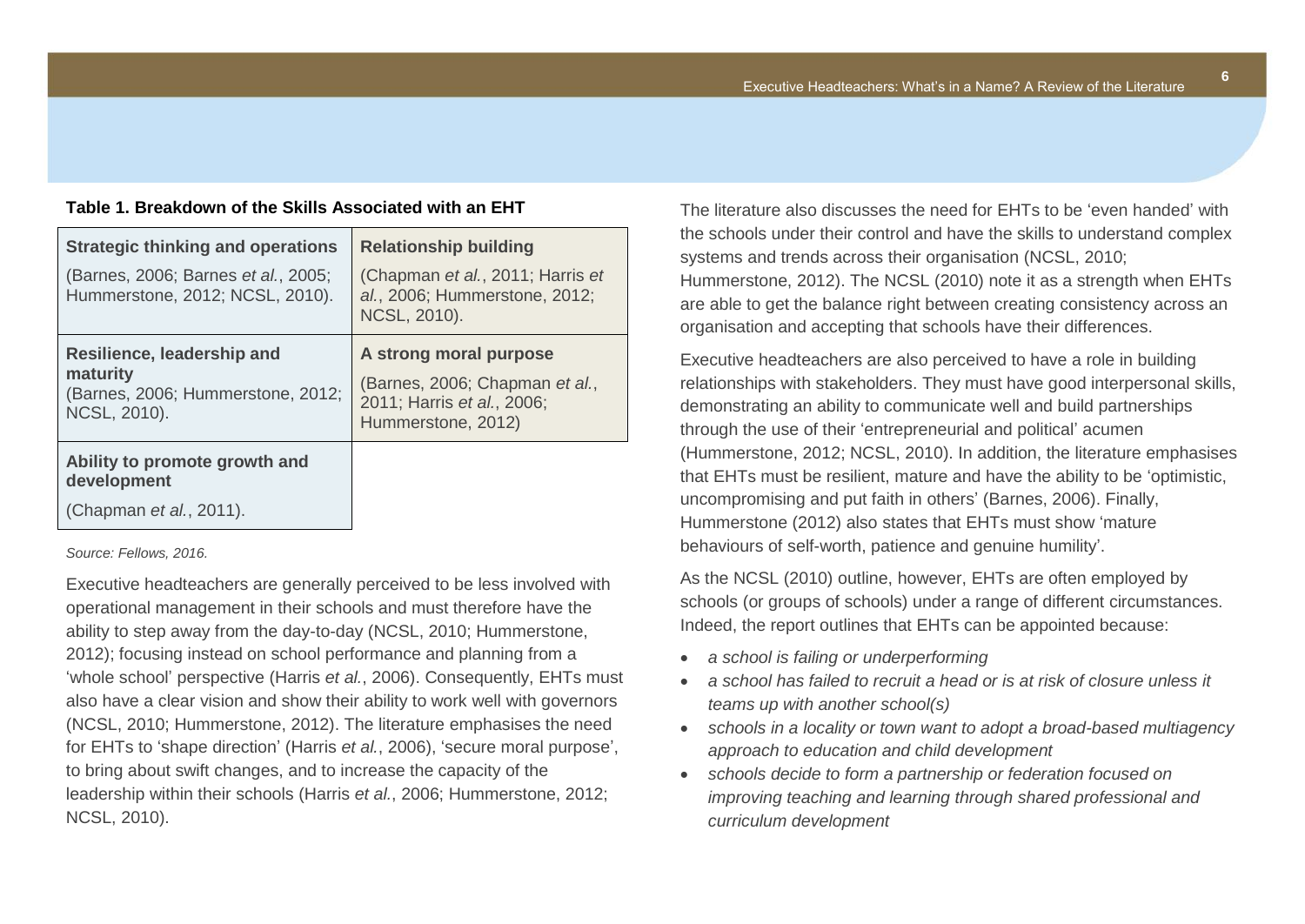

The skills needed to be an EHT differ greatly depending on the reason why an EHT is employed, with EHTs needing different abilities in order to tackle underperformance in a weak school or, on the other hand, expand a trust or federation (Fellows, 2016). In addition, the size of the organisation greatly influences the skills needed:

*On one end of the spectrum, a pair of small schools that join together for greater sustainability may have an EHT whose role differs little from that of a headteacher of a single large school. In contrast, the EHT of a large chain of secondary schools may take a far more strategic role, spend little time in his/her schools and require a completely different skillset.*

(Fellows, 2016).

A study conducted by Blackburn (2012) compared the skills needed to be a 'generic' (type not defined) EHT, as identified by Barnes (2006), with the specific skills needed to be an EHT of a federation. Based on interview data Blackburn found that, although similar, there were some subtle differences in the skills needed for these two sub-groups of EHT:

**Table 2. Comparison between different types of EHTs**

| <b>Barnes (2006)</b><br>Skills needed to be an EHT                           | Blackburn (2012)<br>Skills needed to be an EHT of a<br>federation                                 |
|------------------------------------------------------------------------------|---------------------------------------------------------------------------------------------------|
| <b>Strategic:</b> exhibiting faith in<br>others (trust, strategic thinking)' | 'Strategic: communication,<br>commitment to developing others,<br>having a strong vision, belief' |
| 'Operational: modelling'                                                     | 'Operational: managing<br>competing demands, personal<br>organisation'                            |
| 'Personal: resilience, optimism,<br>developing positive relationships'       | <b>'Personal:</b> enthusiasm,<br>interpersonal skills'                                            |

*Source: Adapted from Blackburn, 2012.* 

It is clear, therefore, that EHTs require similar yet different skills depending on the context in which they are employed. Without a clear understanding of the role and deployment of EHTs in modern structures, it is not possible to know what skills they will require to fulfil their core functions.

## <span id="page-9-0"></span>**8 Motivations for becoming an EHT**

The NCSL (2010) survey also gave an insight into the motivations of EHTs taking on the role. The survey gave respondents a list of ten factors to choose from as to why they took on executive headship. They were then asked to rank these reasons from one (not important) to five (very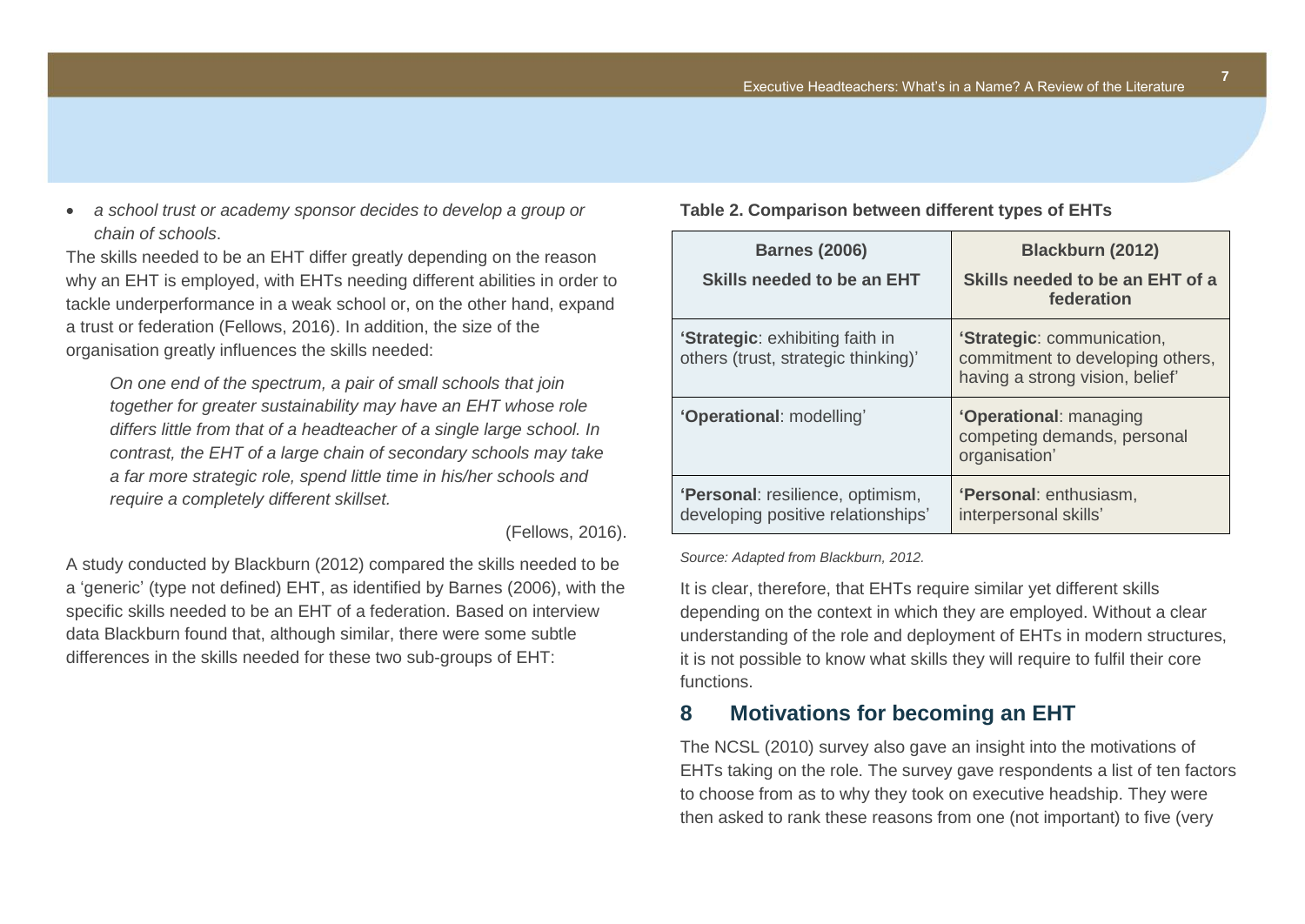important). Figure 2 (below) outlines the different motivations for taking on the role listed by the 345 EHTs surveyed as part of the NCSL research.

#### **Figure 2. Survey data, adapted from NCSL (2010), showing the motivations for respondents becoming an EHT**



**Responses, ranked from 0 (least important) to 5 (most important)**

*Source: adapted from NCSL, 2010.* 

## <span id="page-10-0"></span>**9 The impact made by EHTs**

The NCSL (2010) report notes two overarching areas of 'impact' that an EHT can make in schools. Firstly, the NCSL suggest that having one EHT to oversee multiple schools can, if the leadership team is structured correctly, be more cost effective than having individual headteachers for numerous schools. Secondly, the NCSL argue that having an EHT can

help improve the capacity of leadership in schools, as EHTs often assist in attracting and recruiting senior leaders; boosting 'leadership capacity' by freeing up other leaders' time to focus on management rather than teaching; and offering other school leaders a chance to take on more responsibility for the day-to-day operations of their schools.

The NCSL (2010) report, drawing on Barnes (2006), also notes that EHTs can make a direct impact on the outcomes of a school by:

- using their experience in raising standards, and understanding what it takes to make a school good
- being able to transfer systems from one school and apply these to
- an underperforming school
- being able to encourage collaboration and coaching between leaders in good and underperforming schools, particularly around management structures, behaviour, learning and achievement
- clarifying and improving the focus of staff across a number of schools, and
- being able to create an ethos and culture which challenges underperformance, enhances confidence and encourages a 'can-do' approach.

These findings, however, should be treated with caution. Although they offer a useful starting point in assessing the impact made by EHTs, the NCSL (2010) survey focuses primarily on the impact that EHTs make on small primary groups (e.g. giving leaders time to manage instead of teach and helping to attract staff to small schools) and not on larger groups or secondary schools. In addition, Barnes (2006) concentrates on the impact made by EHTs who oversee both a good and an underperforming school.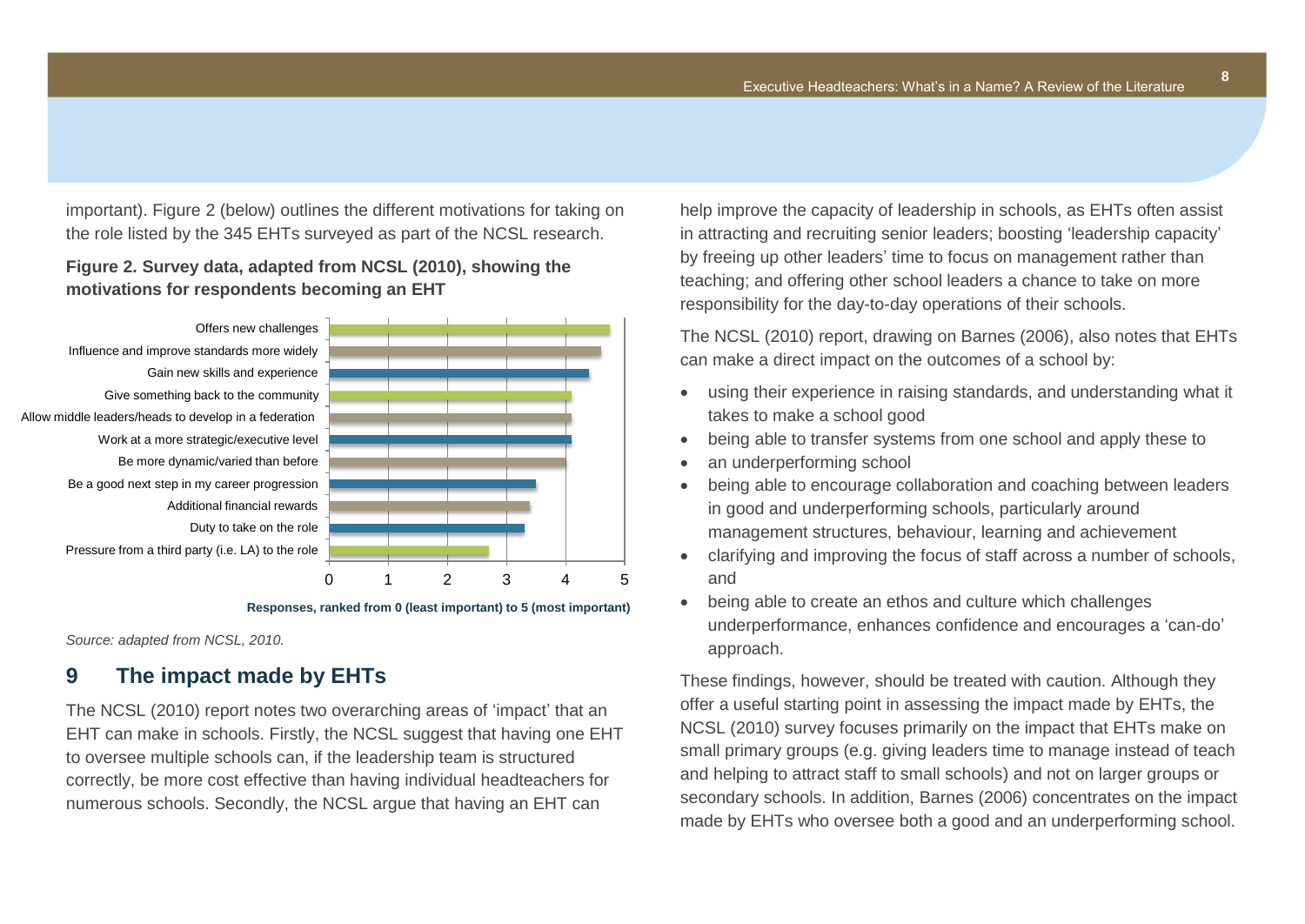**9**

Indeed, although there are federations and MATs consisting of a mix of high and low performing schools, some MATs and federations are made up entirely of high-performing schools or entirely of low-performing schools.

#### <span id="page-11-0"></span>**10 Conclusion**

From reviewing the literature it is clear that further research is required in order to understand the current deployment of EHTs and their roles and responsibilities. In particular the full range of structures, including MAT models, needs to be taken into account in order to see where EHTs 'fit' in the current education landscape.

This literature review builds upon an initial interim study conducted by Fellows (2016) and accompanies the report *Executive Headteachers: What's in a Name? A Full Report of the Findings* (Lord *et al.*, 2016).

*Executive Headteachers: What's in a Name? A Full Report of the Findings* is a joint document produced by the National Foundation for Educational Research (NFER), the National Governors' Association (NGA), and The Future Leaders Trust (TFLT), the aim of which is to address many of the gaps identified in this review and understand the role, deployment and profile of EHTs in England. The research will help to inform policy makers and practitioners on how EHTs fit within the current education system and provide information on what can to be done to support them, and their colleagues and governors, in their role.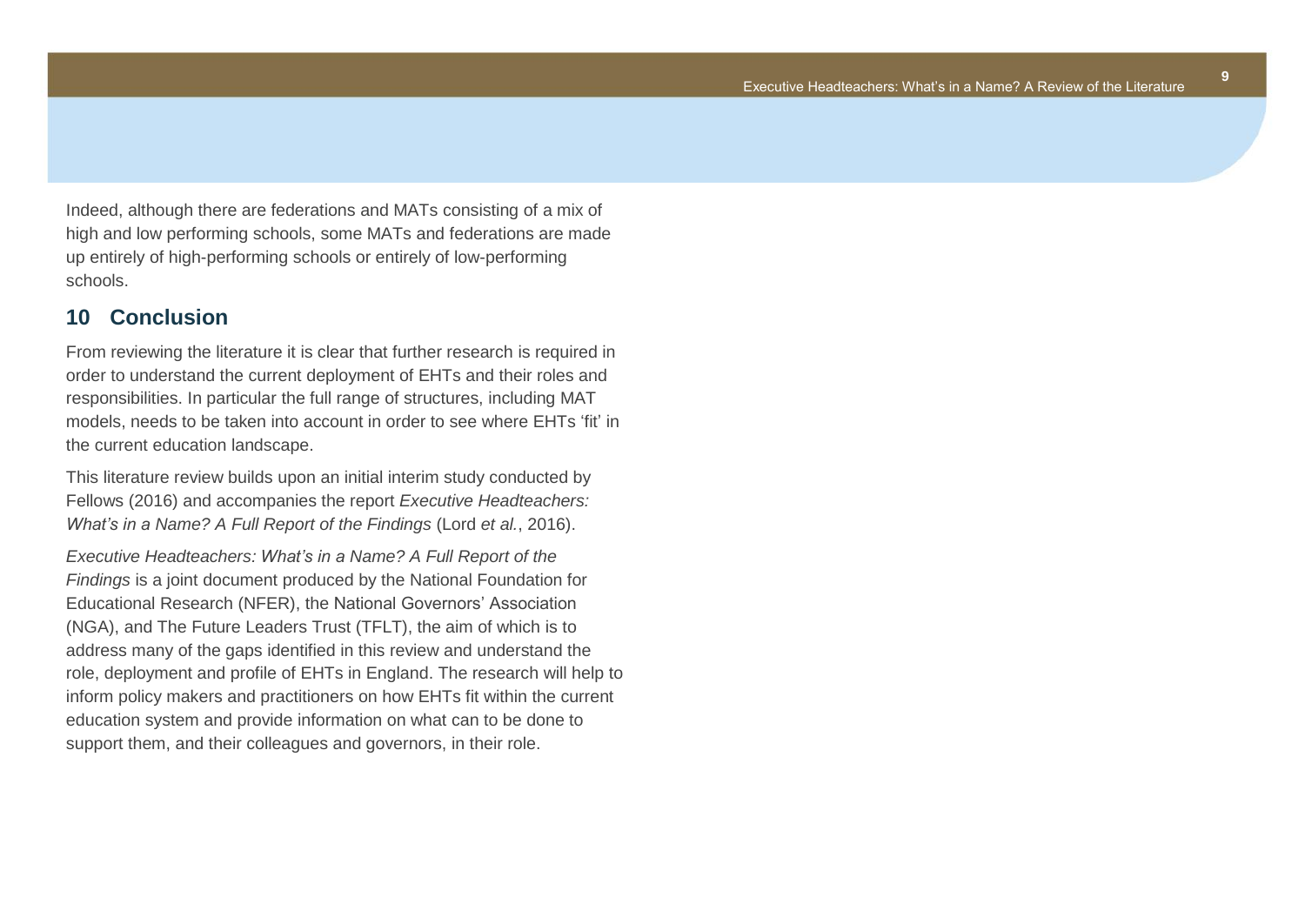## <span id="page-12-0"></span>**Appendix 1 – Literature Review Methodology**

This literature review was conducted in April and May 2016 and builds on earlier research conducted by Fellows (2016). The aim of the review was to establish an understanding of published research and policy documents on the development of the EHT role, the skills and qualities associated with EHTs and the policy contexts that have contributed to the growth of EHTs. The goal was to support the main report on executive headship in England – *Executive Headteachers: What's in a Name?*.

As the EHT has been subject to comparatively little study there were no standard or set key words that could be used to identify relevant literature. References to EHTs in some of the literature are indirect or subsidiary to the literature's key focus. Instead we used the following free text terms: 'executive headteachers', 'education AND executive leadership' 'education policy England' and 'educational governance'. Inclusion criteria were: publications only in the English language, and a focus on literature published in the last decade (aside from that referred to in the background and international context sections).

The primary sources for academic literature were Google Scholar and the Bodleian Libraries SOLO databases. The academic literature cited comes from the fields of education and public administration, and focuses on the changing policies, structures and priorities of the English state education system. English policy documents and research reports are from the National College for Teaching and Leadership and its predecessors, and the Department for Education. The skills and qualities of EHTs were drawn from guidance documents published by the National College for

Teaching and Leadership. Foreign policy documents were located in the OECD iLibrary and the websites of local and charter school boards.

Countries that could have similar positions to EHTs were identified though the OECD's 2012 *Education at a Glance* report by identifying countries with less centralised education systems, that is, those with substantial numbers of educational decisions being made at a school, local or regional level.

This literature review should not be considered a comprehensive review of all published literature on EHTs. Because the EHT is a relatively new and still poorly understood phenomenon, because direct analysis of the EHT is uncommon, and because the EHT title appears unique to the English state school system, it is not currently possible to account for all research that relates in some way to EHTs. This review does, however, provide a starting point for turning the subject of EHTs into a proper field of study. It makes a substantial contribution towards the work of other researchers seeking to understand the EHT role.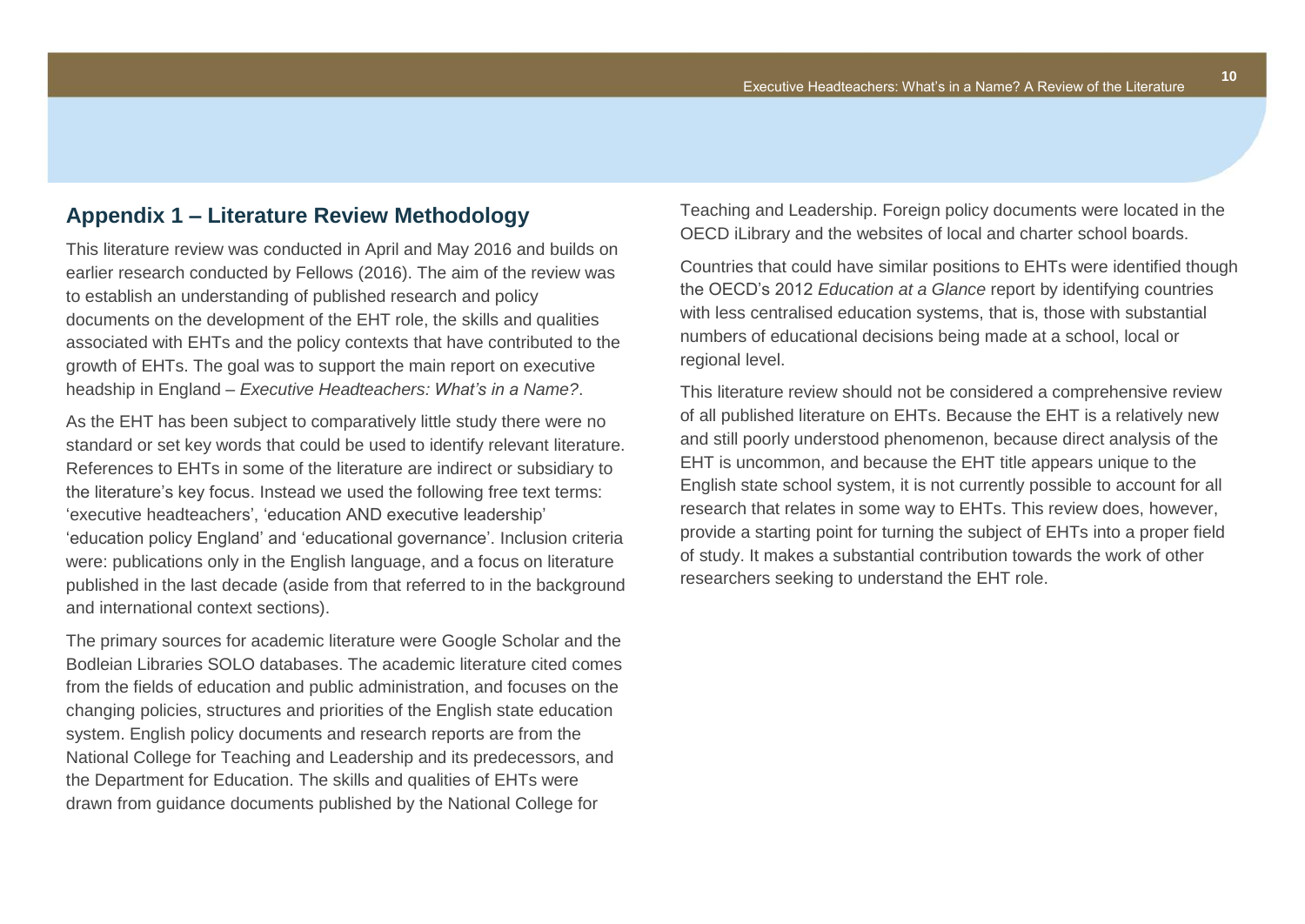### <span id="page-13-0"></span>**References**

Araujo, M. (2009). 'A Fresh Start for a 'failing school'? A qualitative study.' *British Educational Research Journal*,1-19.

Aubrey-Smith, F. (2015). *Executive Headship: a Changing Landscape* [online]. Available: [http://www.headteacher-update.com/best-practice](http://www.headteacher-update.com/best-practice-article/executive-headship-a-changing-landscape/88917/)[article/executive-headship-a-changing-landscape/88917/](http://www.headteacher-update.com/best-practice-article/executive-headship-a-changing-landscape/88917/) [9 June, 2016].

Bal, J. and de Jong, J. (2007). *Improving School Leadership - OECD Review, Background Report for the Netherlands* [online]. Available: <http://www.oecd.org/edu/school/38639469.pdf> 9 June, 2016].

Barnes, I. (2006). *Primary Executive Headship*. Nottingham: NCSL.

Barnes, I., Coleman, A., Creasy, J. and Patterson, F. (2005). *Secondary or Special School Executive Heads*. Nottingham: NCSL.

Barrett-Baxendale, D. and Burton, D. (2009). 'Twenty-first-century headteacher: pedagogue, visionary leader or both?', *School Leadership & Management*, **29**, 2, 91–107 [online]. Available:

<http://doi.org/10.1080/13632430902775368> [9 June, 2016].

Blackburn, R. (2012). *What Attributes and Skills Are Required for Executive Headship of Federations?* Nottingham: NCSL [online]. Available:

[https://www.gov.uk/government/uploads/system/uploads/attachment\\_data](https://www.gov.uk/government/uploads/system/uploads/attachment_data/file/340407/what-attributes-skills-are-required-for-executive-headship.pdf) [/file/340407/what-attributes-skills-are-required-for-executive-headship.pdf](https://www.gov.uk/government/uploads/system/uploads/attachment_data/file/340407/what-attributes-skills-are-required-for-executive-headship.pdf) [17 June, 2016].

Blair, T. (1997). *Speech given at Ruskin College, Oxford* [online]. Available: <http://www.leeds.ac.uk/educol/documents/000000084.htm> [9 June, 2016].

Campbell, R. F. (1966). 'Is the School Superintendent Obsolete?', *The Phi Delta Kappan*, **48,** 2, 50–58.

Chapman, C. (2013). 'Academy federations, chains, and teaching schools in England: reflections on leadership, policy and practice', *Journal of School Choice, International Research and Reform*, **7,** 3, 334–352 [online]. Available: <http://doi.org/10.1080/15582159.2013.808936> [9 June, 2016].

Chapman, C., Ainscow, M., Bragg, J., Gunter, H., Hull, J., Mongon, D., Muijs, D. and West, M. (2008). *Emerging Patterns of School Leadership*. Nottingham: NCSL [online]. Available:

<http://dera.ioe.ac.uk/8206/1/emerging-patterns-of-school-leadership.pdf> [17 June, 2016].

Chapman, C., Muijs, D. and MacAllister, J. (2011). *A Study of the Impact of School Federation on Student Outcomes* [online]. Available: [http://dera.ioe.ac.uk/12140/1/download%3Fid=155373&filename=the](http://dera.ioe.ac.uk/12140/1/download%3Fid=155373&filename=the-impact-of-school-federation-on-student-outcomes.pdf)[impact-of-school-federation-on-student-outcomes.pdf](http://dera.ioe.ac.uk/12140/1/download%3Fid=155373&filename=the-impact-of-school-federation-on-student-outcomes.pdf) [9 June, 2016].

Cole, A. (2001). 'The new governance of French education?', *Public Administration*, *79*, 3, 707–724.

Daun, H. (2011). 'Globalization, EU-ification, and the new mode of educational governance in Europe', *European Education*, **43,** 1, 9–32 [online]. Available: <http://doi.org/10.2753/EUE1056-4934430102> [9 June, 2016].

Daun, H. and Siminou, P. (2005). 'State, market and civil forces in the governance of education: the case of Sweden, France, Germany and the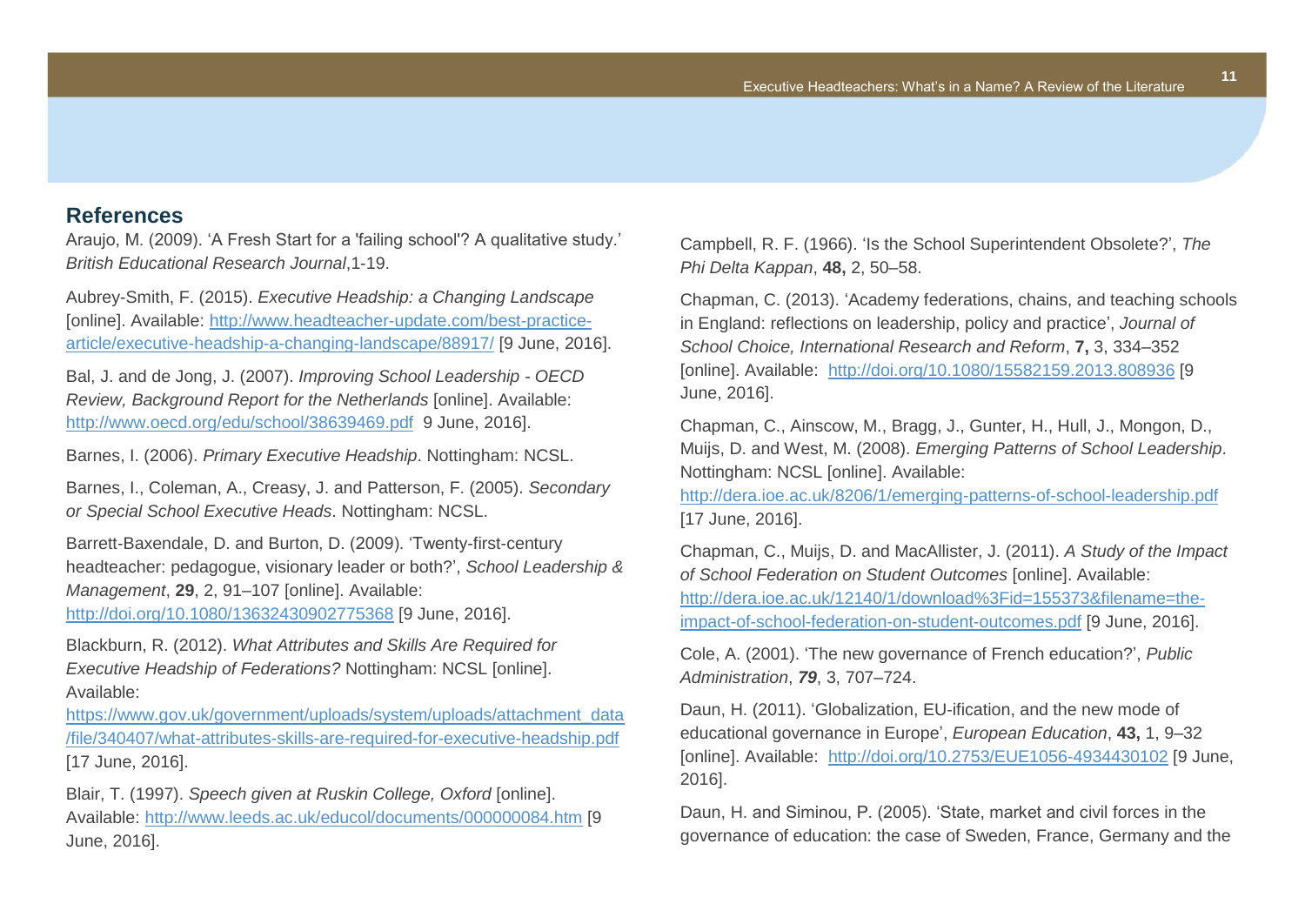Czech Republic', *European Education*, **37**, 1, 26–45 [online]. Available: <http://doi.org/10.1080/10564934.2005.11042378> [9 June, 2016].

Department for Education (2016). *Open Academies and Academy Projects in Development*. London: DfE [online]. Available: [https://www.gov.uk/government/publications/open-academies-and](https://www.gov.uk/government/publications/open-academies-and-academy-projects-in-development)[academy-projects-in-development](https://www.gov.uk/government/publications/open-academies-and-academy-projects-in-development) [16 June, 2016].

Education Funding Agency (EFA) (2016). *Financial management and governance review: Perry Beeches The Academy Trust*. London: EFA [online]. Available: [https://www.gov.uk/government/publications/financial](https://www.gov.uk/government/publications/financial-management-and-governance-review-perry-beeches-the-academy-trust)[management-and-governance-review-perry-beeches-the-academy-trust](https://www.gov.uk/government/publications/financial-management-and-governance-review-perry-beeches-the-academy-trust) [15 June, 2016]

Fellows, T (2016). What Makes a Headteacher "Executive"? *The Role and Responsibilities of Executive Headteachers in England*. Birmingham. NGA [online]. Available: [http://www.nga.org.uk/getattachment/News/NGA-](http://www.nga.org.uk/getattachment/News/NGA-News/Executive-headteachers-research-reveals-confusion/Exechead-report-final.pdf)[News/Executive-headteachers-research-reveals-confusion/Exechead](http://www.nga.org.uk/getattachment/News/NGA-News/Executive-headteachers-research-reveals-confusion/Exechead-report-final.pdf)[report-final.pdf](http://www.nga.org.uk/getattachment/News/NGA-News/Executive-headteachers-research-reveals-confusion/Exechead-report-final.pdf) [17 June, 2016].

Feys, E. and Devos, G. (2015). 'What comes out of incentivized collaboration: a qualitative analysis of eight Flemish school networks', *Educational Management Administration & Leadership*, *43*, 5, 738–754.

Harris, A., Brown, D. and Abbott, I. (2006). 'Executive leadership: another lever in the system?', *School Leadership & Management*, *26*, 4, 397–409.

Hummerstone, C. (2012). *Leadership Skills and Behaviours of Executive Headteachers in Secondary Schools*. Nottingham: NCTL [online]. Available:

[https://www.gov.uk/government/uploads/system/uploads/attachment\\_data](https://www.gov.uk/government/uploads/system/uploads/attachment_data/file/340379/leadership-skills-and-behaviours-of-executive-headteachers-in-secondary-schools.pdf)

[/file/340379/leadership-skills-and-behaviours-of-executive-headteachers](https://www.gov.uk/government/uploads/system/uploads/attachment_data/file/340379/leadership-skills-and-behaviours-of-executive-headteachers-in-secondary-schools.pdf)[in-secondary-schools.pdf](https://www.gov.uk/government/uploads/system/uploads/attachment_data/file/340379/leadership-skills-and-behaviours-of-executive-headteachers-in-secondary-schools.pdf) [15 June, 2016].

Knowledge is Power Program (KIPP) (2016). *How We're Organized* [online]. Available: <http://kipp.org/about-kipp/our-organization> [23 June, 2016].

Mattei, P. (2007). 'Managerial and political accountability: the widening gap in the organization of welfare', *International Review of Administrative Sciences*, *73*, 3, 365–387.

Møller, J. (2009). 'School leadership in an age of accountability: tensions between managerial and professional accountability', *Journal of Educational Change*, *10*, 1, 37–46.

National College for Teaching and Leadership (2014a). *The Governance of Federations*. Nottingham: NCTL [online]. Available:

<https://www.gov.uk/government/publications/governance-in-federations> [9 June, 2016].

National College for Teaching and Leadership (2014b). *Governance in Multi-Academy Trusts*. Nottingham: NCTL [online]. Available:

[https://www.gov.uk/government/uploads/system/uploads/attachment\\_data](https://www.gov.uk/government/uploads/system/uploads/attachment_data/file/458632/governance-in-multi-academy-trusts_Sept2015.pdf) [/file/458632/governance-in-multi-academy-trusts\\_Sept2015.pdf](https://www.gov.uk/government/uploads/system/uploads/attachment_data/file/458632/governance-in-multi-academy-trusts_Sept2015.pdf) [15 June, 2016].

National College for Leadership of Schools and Children's Services (NCSL) (2010). *Executive Heads. Full Report*. Nottingham: National College for Leadership of Schools and Children's Services [online]. Available: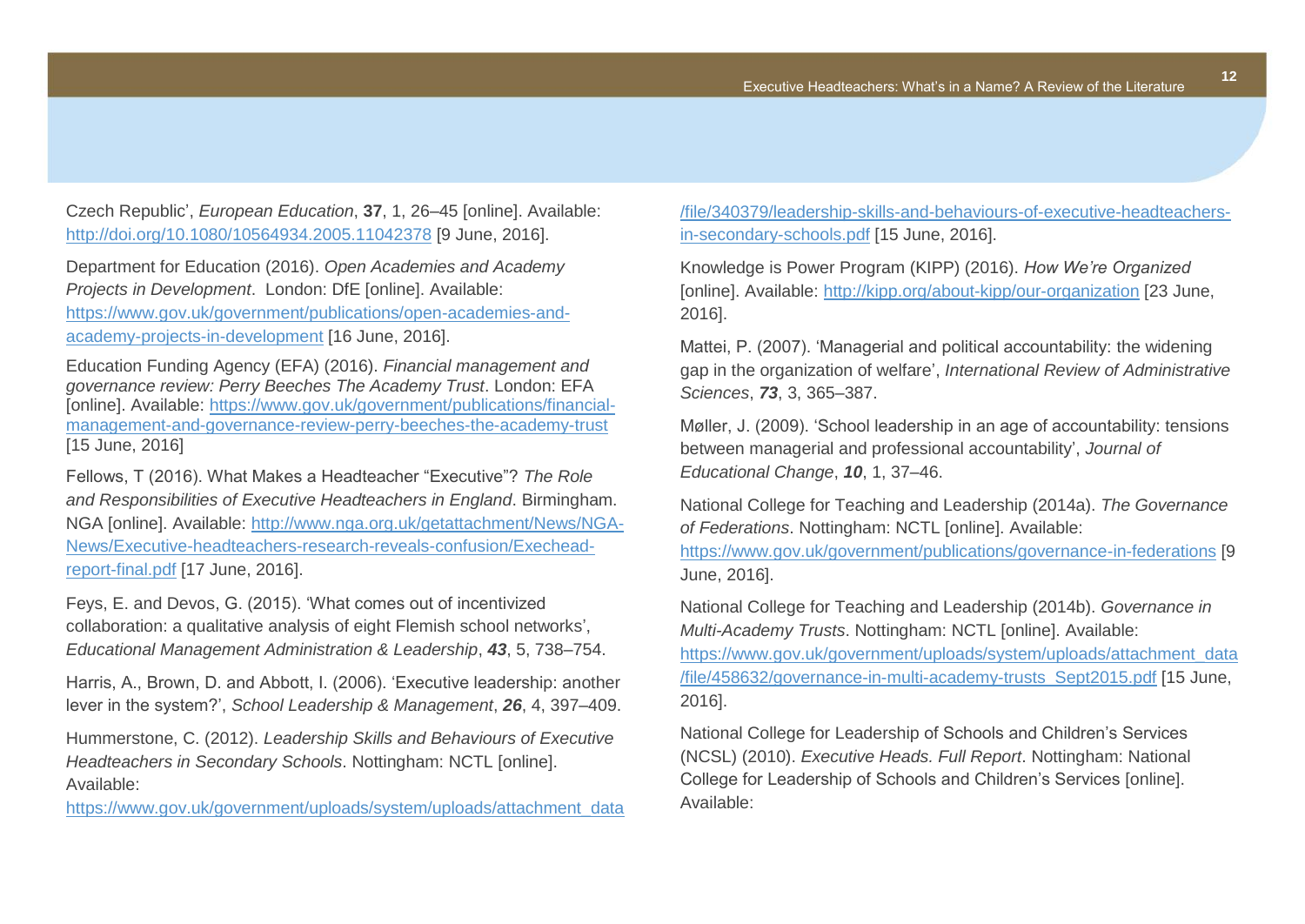[https://www.gov.uk/government/uploads/system/uploads/attachment\\_data](https://www.gov.uk/government/uploads/system/uploads/attachment_data/file/339999/executive-heads-full-report.pdf) [/file/339999/executive-heads-full-report.pdf](https://www.gov.uk/government/uploads/system/uploads/attachment_data/file/339999/executive-heads-full-report.pdf) [15 June, 2016].

National Governors Association (2013). *Evidence Submitted to the STRB by the National Governors' Association*. Birmingham: NGA [online]. Available:

[http://www.nga.org.uk/getattachment/Resources/Consultation/Evidence](http://www.nga.org.uk/getattachment/Resources/Consultation/Evidence-submitted-to-the-STRB/Evidence-submitted-to-the-STRB-by-the-National-Governors-2013.doc)[submitted-to-the-STRB/Evidence-submitted-to-the-STRB-by-the-National-](http://www.nga.org.uk/getattachment/Resources/Consultation/Evidence-submitted-to-the-STRB/Evidence-submitted-to-the-STRB-by-the-National-Governors-2013.doc)[Governors-2013.doc](http://www.nga.org.uk/getattachment/Resources/Consultation/Evidence-submitted-to-the-STRB/Evidence-submitted-to-the-STRB-by-the-National-Governors-2013.doc) [17 June 2016].

OECD (2012). *Education at a Glance 2012. OECD Indicators*. Paris: OECD Publishing [online]. Available:

[https://www.oecd.org/edu/EAG%202012\\_e-book\\_EN\\_200912.pdf](https://www.oecd.org/edu/EAG%202012_e-book_EN_200912.pdf) [15 June, 2016].

Payne, C. M. (2008). *So Much Reform, So Little Change: the Persistence of Failure in Urban Schools*. Massachusetts: Harvard Education Press.

Peel District School Board (2016). *Superintendents of Education* [online]. Available:

<http://www.peelschools.org/contactus/superintendents/Pages/default.aspx> [15 June, 2016].

School Teachers Review Body (STRB) (2014). *School Teachers Review Body Twenty-Third Report – 2014* [online]. Available:

[https://www.gov.uk/government/uploads/system/uploads/attachment\\_data](https://www.gov.uk/government/uploads/system/uploads/attachment_data/file/279038/140207_23rd_Rpt_CM_8813.pdf) [/file/279038/140207\\_23rd\\_Rpt\\_CM\\_8813.pdf](https://www.gov.uk/government/uploads/system/uploads/attachment_data/file/279038/140207_23rd_Rpt_CM_8813.pdf) [10 June 2016].

Toronto District School Board (2016). *School Superintendents* [online]. Available:

[http://www.tdsb.on.ca/AboutUs/DirectorofEducation/SeniorTeam/SchoolS](http://www.tdsb.on.ca/AboutUs/DirectorofEducation/SeniorTeam/SchoolSuperintendents.aspx) [uperintendents.aspx](http://www.tdsb.on.ca/AboutUs/DirectorofEducation/SeniorTeam/SchoolSuperintendents.aspx) [15 June, 2016].

Valli, L., Stefanski, A. and Jacobson, R. (2016). 'School-community partnership models: implications for leadership', *International Journal of Leadership in Education: Theory and Practice*, 1–19.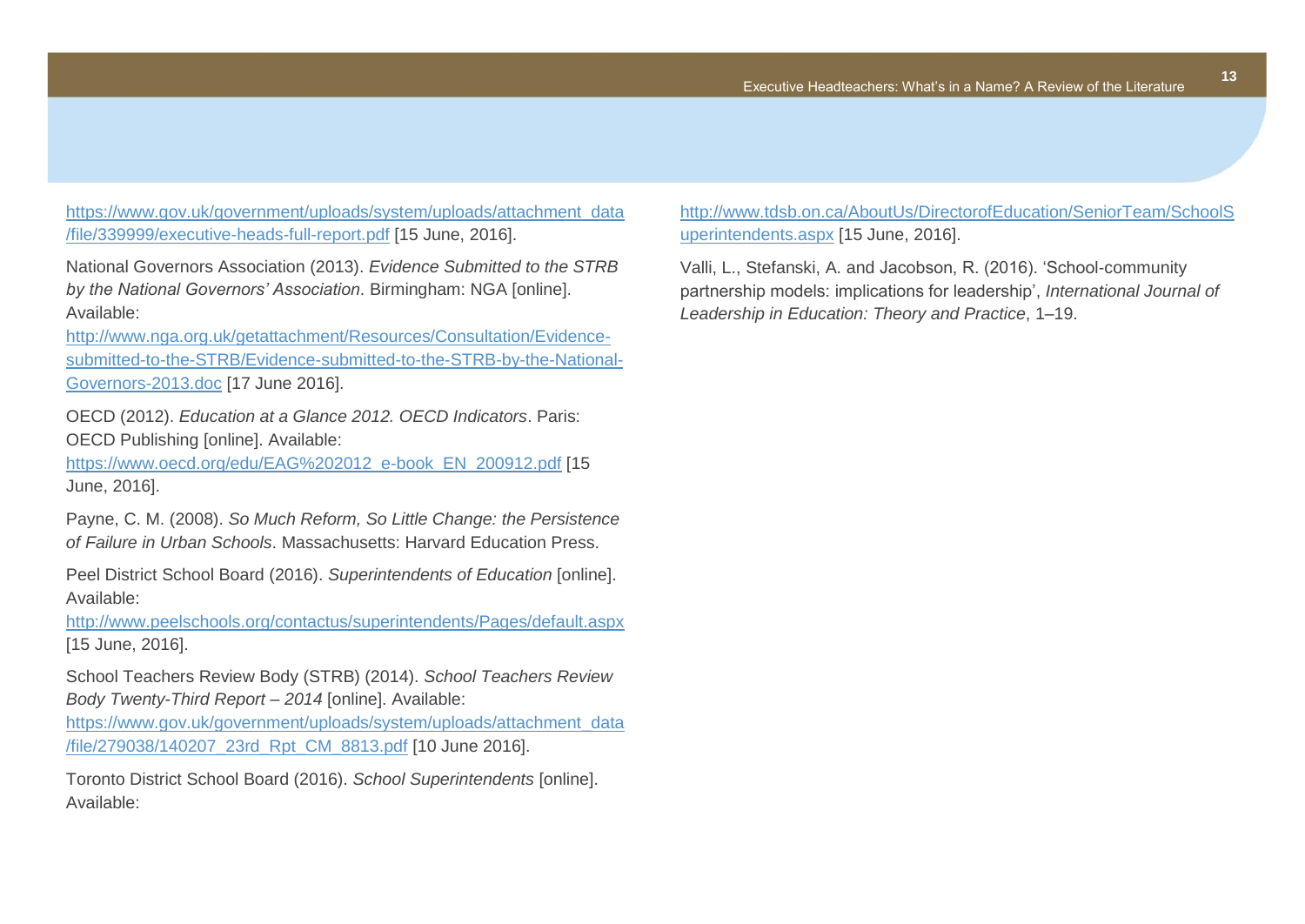# **Outputs suite**

#### **A Full Report of the Findings**

The full report of findings, including key messages and recommendations for policy and practice, why executive headteachers (EHTs) matter, the distinctive characteristics and distribution of EHTs, the circumstances under which schools appoint an EHT, and the facilitating factors, challenges, and development of the EHT role.

#### **How to cite this publication:**

Lord, P., Wespieser, K., Harland, J., Fellows, T. and Theobald, K. (2016). *Executive Headteachers: What's in a Name? A Full Report of the Findings*. Slough, Birmingham and London: NFER, NGA and TFLT.

#### **Executive Summary**

A two-page concise summary of the full report.

#### **How to cite this publication:**

Theobald, K. and Lord, P. (2016). *Executive Headteachers: What's in a Name? Executive Summary*. Slough, Birmingham and London: NFER, NGA and TFLT.

#### **Technical Appendix**

The technical appendix provides a detailed account of the methodology used to obtain the data on which the full report is based.

#### **How to cite this publication:**

Harland, J. and Bernardinelli, D. (2016). *Executive Headteachers: What's in a Name? Technical Appendix*. Slough: NFER.

#### **Literature Review**

The literature review encapsulates existing research on the EHT position in England. It covers three main areas: the history of EHTs in England; the skills, qualities and motivations identified in EHTs; and the governance and school structures associated with EHTs.

#### **How to cite this publication:**

Fellows, T. and Odell, E. (2016). *Executive Headteachers: What's in a Name? A Review of the Literature*. Birmingham and London: NGA and TFLT.

## **Case Study Compendium**

The compendium provides an overview of each of the 12 case studies that were conducted as part of the research. Each case study includes a description of the setting, the purpose of appointing an EHT, the focus of the EHT role, qualifications of the EHT and replicable features.

#### **How to cite this publication:**

Wespieser, K. (Ed) (2016). *Executive Headteachers: What's in a Name? Case Study Compendium.* Slough: NFER.

#### **Infographic Poster**

The infographic poster – included in the full report - displays quantitative data about the distinctive characteristics and distribution of EHTs.

All outputs are available from the following websites:

[www.nfer.ac.uk](http://www.nfer.ac.uk/) [www.nga.org.uk](http://www.nga.org.uk/) [www.future-leaders.org.uk](http://www.future-leaders.org.uk/)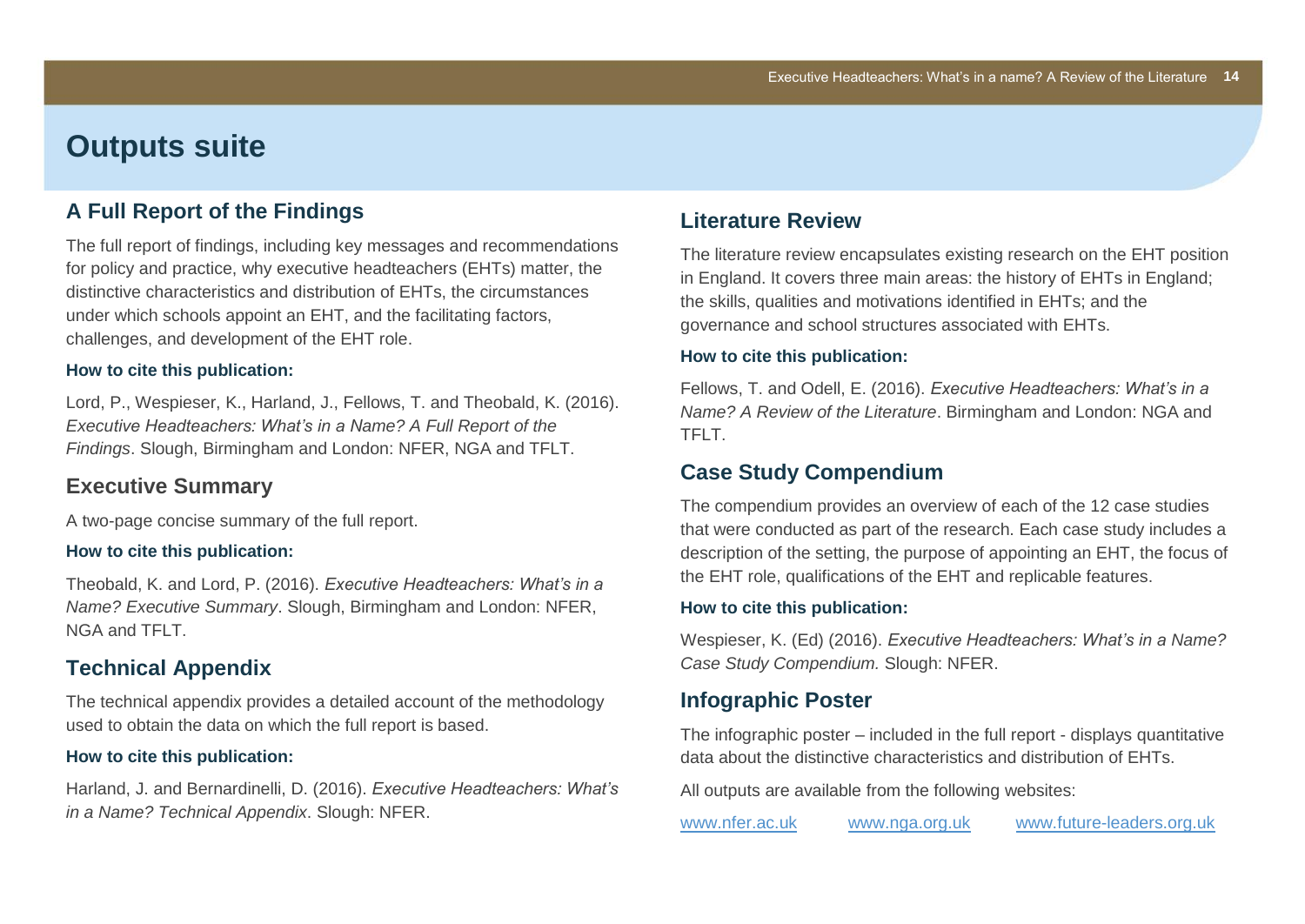# **About the organisations who carried out this research**



The National Foundation for Educational Research (NFER) is the UK's largest independent provider of research, assessment and information services for education, training and children's services. Our purpose is to provide independent evidence which improves education and training for children and young people.

The research team at NFER for this project included: Daniele Bernardinelli, Jennie Harland, Pippa Lord, and Karen Wespieser.

T: 01753 574123 | E: [enquiries@nfer.ac.uk](mailto:enquiries@nfer.ac.uk) | [www.nfer.ac.uk](http://www.nfer.ac.uk/)



The National Governors' Association (NGA) is an independent charity representing and supporting governors, trustees and clerks in maintained schools and academies in England. The NGA's goal is to improve the wellbeing of children and young people by increasing the effectiveness of governing boards and promoting high standards. We do this by providing information, guidance, research, advice and training. We also work closely with, and lobby, UK government and educational bodies, and are the only campaigning national membership organisation for school governors and trustees.

The research team at NGA for this project included: Ellie Cotgrave and Tom Fellows.

T: 0121 237 3780 | E: [governorhq@nga.org.uk](mailto:governorhq@nga.org.uk) | [www.nga.org.uk](file://Exchange/company/Communications/1%20Projects/025%20Guidance%20docs/www.nga.org.uk)



The Future Leaders Trust's mission is to give children equal opportunities in life, regardless of background, by developing a network of exceptional school leaders. We run a range of leadership development programmes, providing a progression pathway from middle leadership right through to system leadership. All of the programmes are informed by evidence and the expertise of leaders within and beyond education. They all support participants to develop more effective leadership behaviours, so they can drive improvement in schools and multi-academy trusts and help close the attainment gap.

The research team at TFLT for this project included: Evan Odell, Katy Theobald and Rosaria Votta.

T: 0800 009 4142 | E: [enquiries@future-leaders.org.uk](mailto:enquiries@future-leaders.org.uk) | <http://www.future-leaders.org.uk/contact-us/>